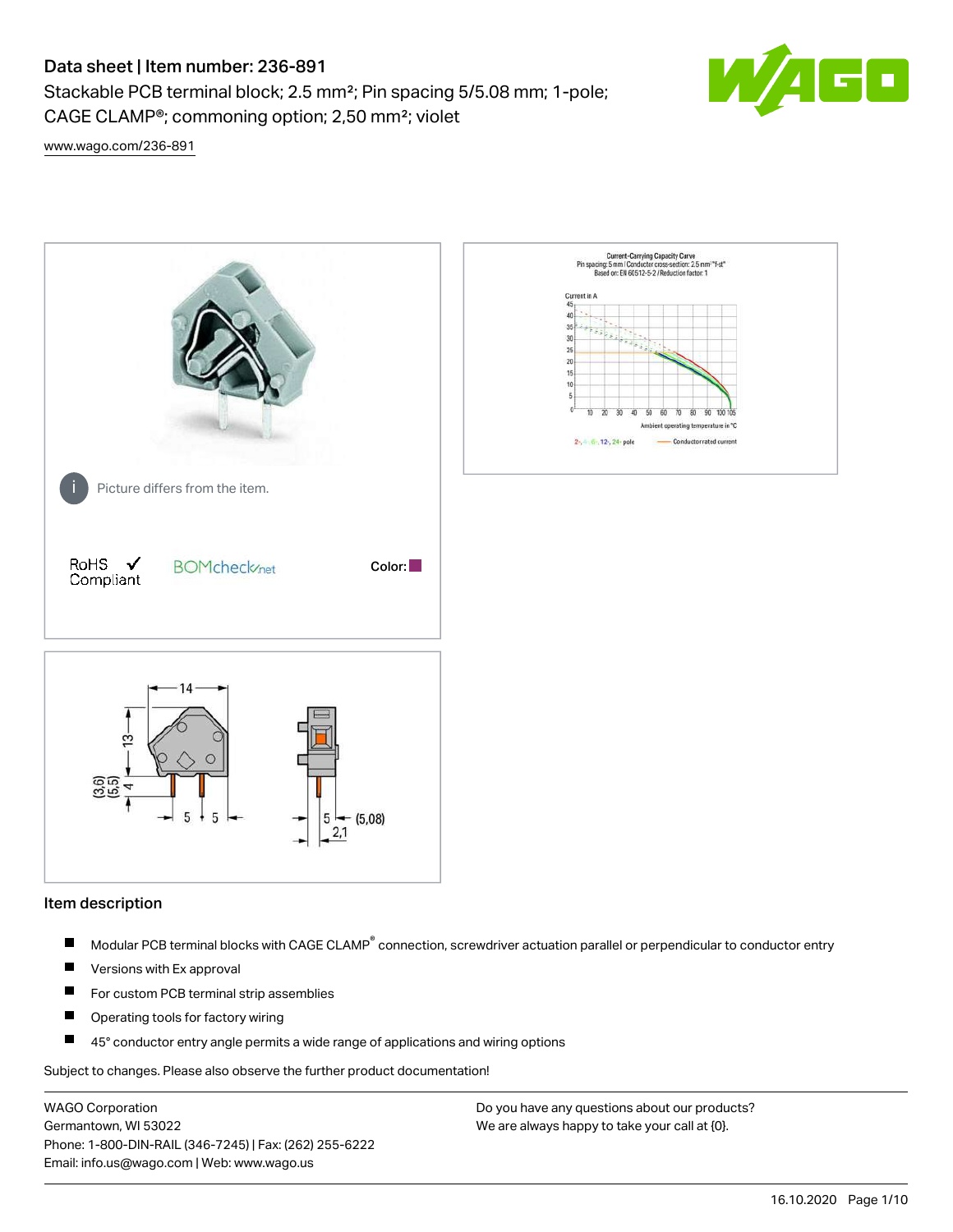

 $\blacksquare$ Set to metric or inch pin spacing by compressing PCB terminal strips or pulling them apart

# Data

# Electrical data

# Ratings per IEC/EN 60664-1

| Ratings per                                                                               | IEC/EN 60664-1   |
|-------------------------------------------------------------------------------------------|------------------|
| Rated voltage (III / 3)                                                                   | 250 V            |
| Rated surge voltage (III/3)                                                               | 4 <sub>kV</sub>  |
| Rated voltage (III/2)                                                                     | 320 V            |
| Rated surge voltage (III/2)                                                               | 4 <sub>k</sub> V |
| Nominal voltage (II/2)                                                                    | 630 V            |
| Rated surge voltage (II/2)                                                                | 4 <sub>kV</sub>  |
| Rated current                                                                             | 24 A             |
| Legend (ratings)<br>$(III / 2)$ $\triangle$ Overvoltage category III / Pollution degree 2 |                  |

# Ratings per UL 1059

| Approvals per                  | UL 1059 |
|--------------------------------|---------|
| Rated voltage UL (Use Group B) | 300 V   |
| Rated current UL (Use Group B) | 15 A    |
| Rated voltage UL (Use Group D) | 300 V   |
| Rated current UL (Use Group D) | 10 A    |

#### Ratings per CSA

| Approvals per                   | CSA   |
|---------------------------------|-------|
| Rated voltage CSA (Use Group B) | 300 V |
| Rated current CSA (Use Group B) | 15 A  |
| Rated voltage CSA (Use Group D) | 300 V |
| Rated current CSA (Use Group D) | 10 A  |

# Connection data

| Connection technology                           | CAGE CLAMP                              |
|-------------------------------------------------|-----------------------------------------|
| Actuation type                                  | Operating tool                          |
| Solid conductor                                 | $0.08$ 2.5 mm <sup>2</sup> / 28  12 AWG |
| Fine-stranded conductor                         | $0.082.5$ mm <sup>2</sup> / 28  12 AWG  |
| Fine-stranded conductor; with insulated ferrule | $0.251.5$ mm <sup>2</sup>               |

Subject to changes. Please also observe the further product documentation!

WAGO Corporation Germantown, WI 53022 Phone: 1-800-DIN-RAIL (346-7245) | Fax: (262) 255-6222 Email: info.us@wago.com | Web: www.wago.us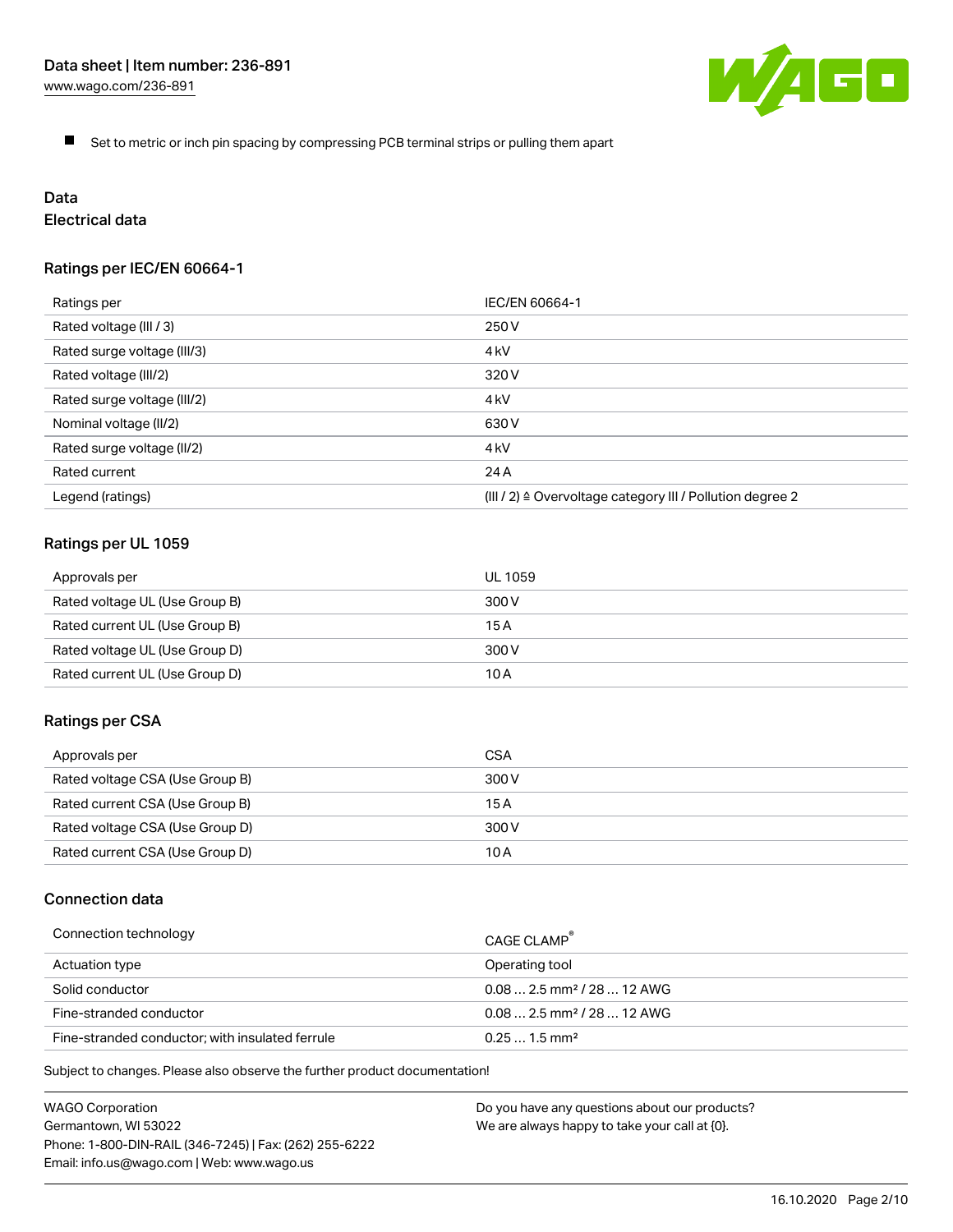# Data sheet | Item number: 236-891

[www.wago.com/236-891](http://www.wago.com/236-891)



| Fine-stranded conductor; with uninsulated ferrule | $0.251.5$ mm <sup>2</sup> |
|---------------------------------------------------|---------------------------|
| Strip length                                      | $56$ mm / 0.2  0.24 inch  |
| Conductor connection direction to PCB             | 45°                       |
| Pole No.                                          |                           |
| Total number of connection points                 |                           |
| Total number of potentials                        |                           |
| Number of connection types                        |                           |
| Number of levels                                  |                           |
| Note (conductor cross-section)                    | 12 AWG: THHN, THWN        |

# Physical data

| Pin spacing                          | 5/5.08 mm / 0.197/0.2 inch |
|--------------------------------------|----------------------------|
| Width                                | 7.2 mm / 0.283 inch        |
| Height                               | 17 mm / 0.669 inch         |
| Height from the surface              | 13 mm / 0.512 inch         |
| Depth                                | 14 mm / 0.551 inch         |
| Solder pin length                    | 4 mm                       |
| Solder pin dimensions                | $0.7 \times 0.7$ mm        |
| Drilled hole diameter with tolerance | 1.1 <sup>(+0.1)</sup> mm   |

# PCB contact

| PCB contact                         | THT                                 |
|-------------------------------------|-------------------------------------|
| Solder pin arrangement              | within the terminal block (in-line) |
| Number of solder pins per potential |                                     |

# Material Data

| Color                       | violet                                  |
|-----------------------------|-----------------------------------------|
| Material group              |                                         |
| Insulation material         | Polyamide (PA66)                        |
| Flammability class per UL94 | V <sub>0</sub>                          |
| Clamping spring material    | Chrome nickel spring steel (CrNi)       |
| Contact material            | Electrolytic copper ( $E_{\text{Cu}}$ ) |
| Contact plating             | tin-plated                              |
| Fire load                   | $0.012$ MJ                              |
| Weight                      | 0.9 <sub>g</sub>                        |

Subject to changes. Please also observe the further product documentation!

| <b>WAGO Corporation</b>                                | Do you have any questions about our products? |
|--------------------------------------------------------|-----------------------------------------------|
| Germantown, WI 53022                                   | We are always happy to take your call at {0}. |
| Phone: 1-800-DIN-RAIL (346-7245)   Fax: (262) 255-6222 |                                               |
| Email: info.us@wago.com   Web: www.wago.us             |                                               |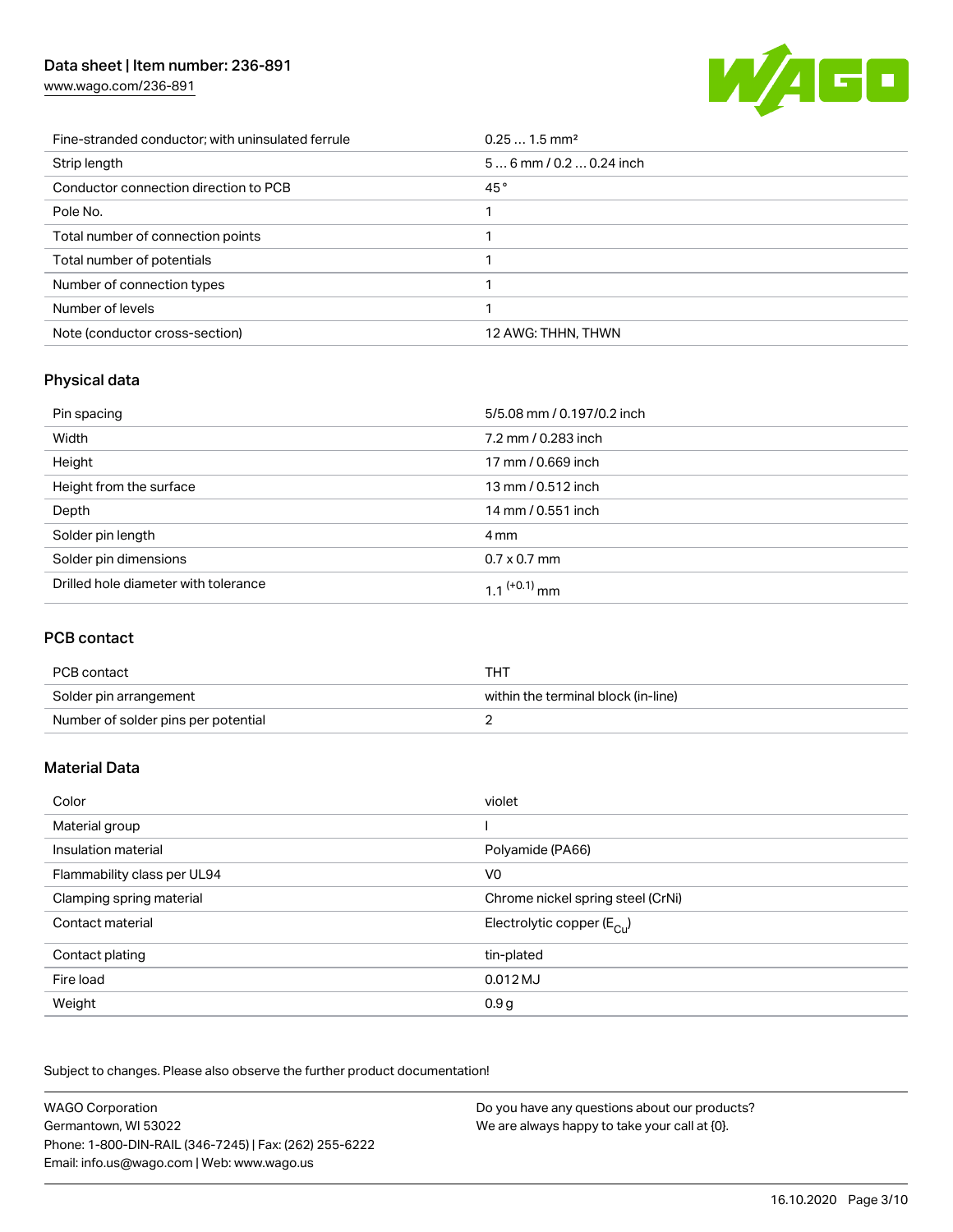

#### Environmental Requirements

| Limit temperature range<br>. | +105 $^{\circ}$ C<br>-60 |
|------------------------------|--------------------------|
|------------------------------|--------------------------|

#### Commercial data

| Product Group         | 4 (Printed Circuit) |
|-----------------------|---------------------|
| Packaging type        | <b>BOX</b>          |
| Country of origin     | CН                  |
| <b>GTIN</b>           | 4045454114244       |
| Customs tariff number | 85369010000         |

#### Counterpart

### Compatible products

#### check

|         | Item no.: 231-127                                                                                               |                      |
|---------|-----------------------------------------------------------------------------------------------------------------|----------------------|
|         | Testing plug module with contact stud; for 236 Series; Pin spacing 5 mm / 0.197 in; 2,50 mm <sup>2</sup> ; gray | www.wago.com/231-127 |
|         | Item no.: 231-128                                                                                               | www.wago.com/231-128 |
|         | Testing plug module with contact stud; Pin spacing 5.08 mm / 0.2 in; 2,50 mm <sup>2</sup> ; orange              |                      |
| tools   |                                                                                                                 |                      |
|         | Item no.: 210-657                                                                                               | www.wago.com/210-657 |
|         | Operating tool; Blade: 3.5 x 0.5 mm; with a partially insulated shaft; short; multicoloured                     |                      |
|         | Item no.: 210-658                                                                                               |                      |
|         | Operating tool; Blade: 3.5 x 0.5 mm; with a partially insulated shaft; angled; short; multicoloured             | www.wago.com/210-658 |
|         | Item no.: 210-720                                                                                               |                      |
|         | Operating tool; Blade: 3.5 x 0.5 mm; with a partially insulated shaft; multicoloured                            | www.wago.com/210-720 |
|         | Item no.: 236-332                                                                                               |                      |
|         | Operating tool; natural                                                                                         | www.wago.com/236-332 |
|         | Item no.: 236-335                                                                                               |                      |
|         | Operating tool; gray                                                                                            | www.wago.com/236-335 |
| ferrule |                                                                                                                 |                      |
|         | Item no.: 216-101                                                                                               |                      |
|         | Ferrule; Sleeve for 0.5 mm <sup>2</sup> / AWG 22; uninsulated; electro-tin plated; silver-colored               | www.wago.com/216-101 |
|         |                                                                                                                 |                      |

#### Item no.: 216-102

Subject to changes. Please also observe the further product documentation!

WAGO Corporation Germantown, WI 53022 Phone: 1-800-DIN-RAIL (346-7245) | Fax: (262) 255-6222 Email: info.us@wago.com | Web: www.wago.us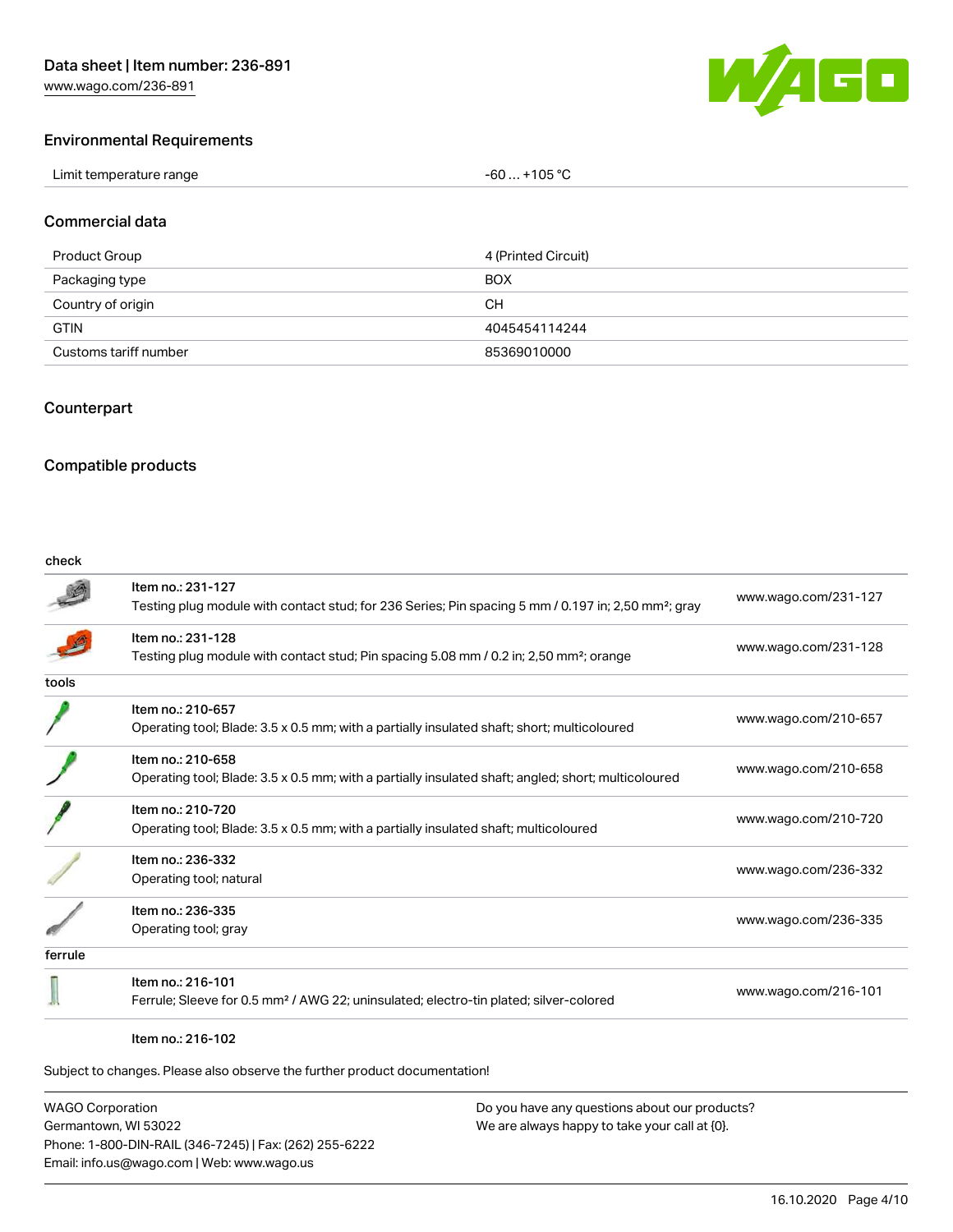Data sheet | Item number: 236-891 [www.wago.com/236-891](http://www.wago.com/236-891)



| <b>WAGO Corporation</b>                                                                                                                                                                           | Do you have any questions about our products? |  |
|---------------------------------------------------------------------------------------------------------------------------------------------------------------------------------------------------|-----------------------------------------------|--|
| Ferrule; Sleeve for 1 mm <sup>2</sup> / AWG 18; insulated; electro-tin plated; red<br>Subject to changes. Please also observe the further product documentation!                                  |                                               |  |
| Item no.: 216-203                                                                                                                                                                                 | www.wago.com/216-203                          |  |
| Item no.: 216-202<br>Ferrule; Sleeve for 0.75 mm <sup>2</sup> / 18 AWG; insulated; electro-tin plated; gray                                                                                       | www.wago.com/216-202                          |  |
| Item no.: 216-201<br>Ferrule; Sleeve for 0.5 mm <sup>2</sup> / 20 AWG; insulated; electro-tin plated; white                                                                                       | www.wago.com/216-201                          |  |
| Item no.: 216-152<br>Ferrule; Sleeve for 0.34 mm <sup>2</sup> / AWG 24; uninsulated; electro-tin plated                                                                                           | www.wago.com/216-152                          |  |
| Item no.: 216-151<br>Ferrule; Sleeve for 0.25 mm <sup>2</sup> / AWG 24; uninsulated; electro-tin plated                                                                                           | www.wago.com/216-151                          |  |
| Item no.: 216-144<br>Ferrule; Sleeve for 1.5 mm <sup>2</sup> / AWG 16; uninsulated; electro-tin plated; electrolytic copper; gastight<br>crimped; acc. to DIN 46228, Part 1/08.92; silver-colored | www.wago.com/216-144                          |  |
| Item no.: 216-143<br>Ferrule; Sleeve for 1 mm <sup>2</sup> / AWG 18; uninsulated; electro-tin plated; electrolytic copper; gastight<br>crimped; acc. to DIN 46228, Part 1/08.92                   | www.wago.com/216-143                          |  |
| Item no.: 216-142<br>Ferrule; Sleeve for 0.75 mm <sup>2</sup> / 18 AWG; uninsulated; electro-tin plated; electrolytic copper; gastight<br>crimped; acc. to DIN 46228, Part 1/08.92                | www.wago.com/216-142                          |  |
| Item no.: 216-141<br>Ferrule; Sleeve for 0.5 mm <sup>2</sup> / 20 AWG; uninsulated; electro-tin plated; electrolytic copper; gastight<br>crimped; acc. to DIN 46228, Part 1/08.92                 | www.wago.com/216-141                          |  |
| Item no.: 216-132<br>Ferrule; Sleeve for 0.34 mm <sup>2</sup> / AWG 24; uninsulated; electro-tin plated                                                                                           | www.wago.com/216-132                          |  |
| Item no.: 216-131<br>Ferrule; Sleeve for 0.25 mm <sup>2</sup> / AWG 24; uninsulated; electro-tin plated; silver-colored                                                                           | www.wago.com/216-131                          |  |
| Item no.: 216-124<br>Ferrule; Sleeve for 1.5 mm <sup>2</sup> / AWG 16; uninsulated; electro-tin plated                                                                                            | www.wago.com/216-124                          |  |
| Item no.: 216-123<br>Ferrule; Sleeve for 1 mm <sup>2</sup> / AWG 18; uninsulated; electro-tin plated; silver-colored                                                                              | www.wago.com/216-123                          |  |
| Item no.: 216-122<br>Ferrule; Sleeve for 0.75 mm <sup>2</sup> / AWG 20; uninsulated; electro-tin plated; silver-colored                                                                           | www.wago.com/216-122                          |  |
| Item no.: 216-121<br>Ferrule; Sleeve for 0.5 mm <sup>2</sup> / AWG 22; uninsulated; electro-tin plated; silver-colored                                                                            | www.wago.com/216-121                          |  |
| Item no.: 216-104<br>Ferrule; Sleeve for 1.5 mm <sup>2</sup> / AWG 16; uninsulated; electro-tin plated; silver-colored                                                                            | www.wago.com/216-104                          |  |
| Item no.: 216-103<br>Ferrule; Sleeve for 1 mm <sup>2</sup> / AWG 18; uninsulated; electro-tin plated                                                                                              | www.wago.com/216-103                          |  |
| Ferrule; Sleeve for 0.75 mm <sup>2</sup> / AWG 20; uninsulated; electro-tin plated; silver-colored                                                                                                | www.wago.com/216-102                          |  |

Germantown, WI 53022 Phone: 1-800-DIN-RAIL (346-7245) | Fax: (262) 255-6222 Email: info.us@wago.com | Web: www.wago.us

We are always happy to take your call at {0}.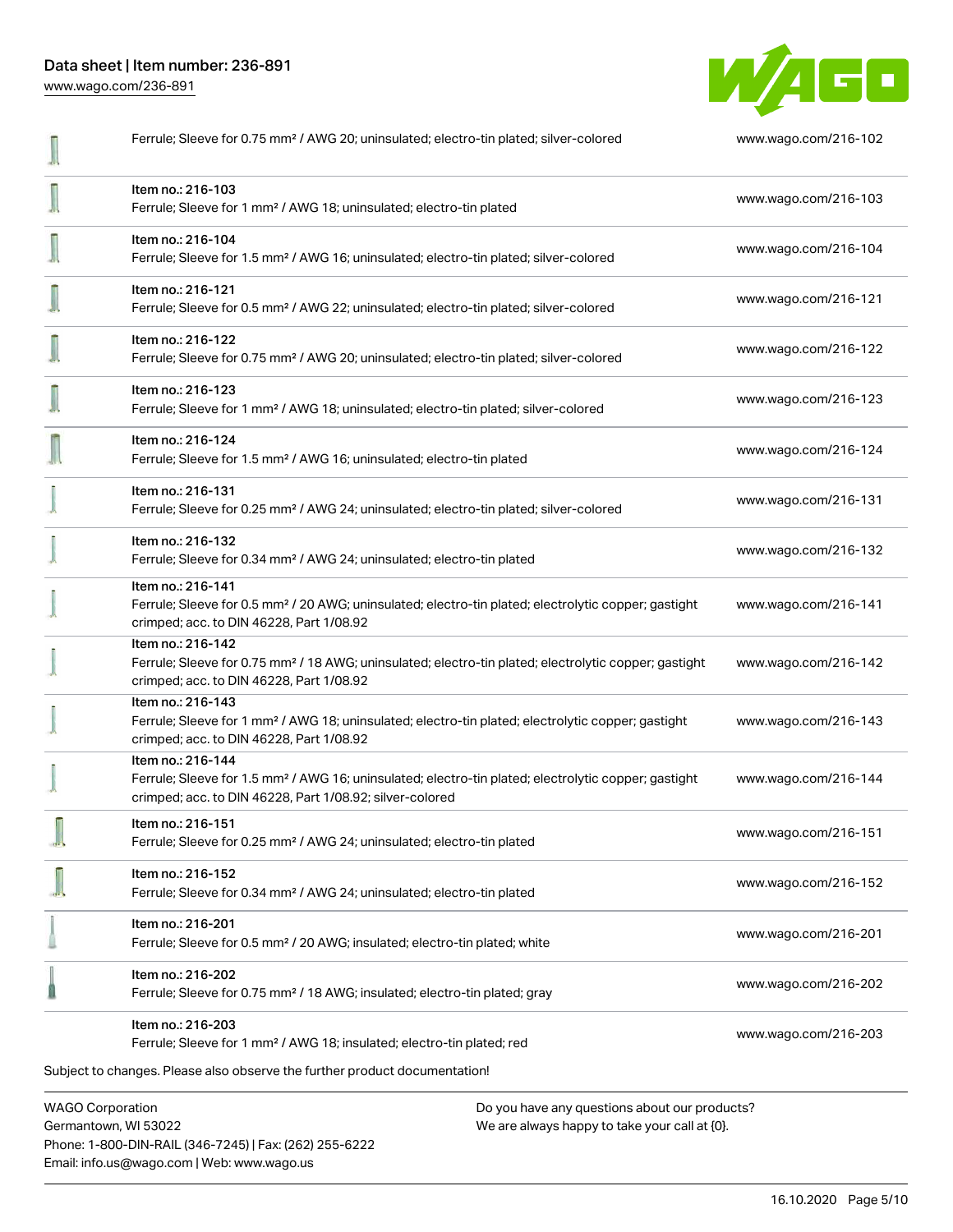

|   | Item no.: 216-204<br>Ferrule; Sleeve for 1.5 mm <sup>2</sup> / AWG 16; insulated; electro-tin plated; black                                                                                             | www.wago.com/216-204 |
|---|---------------------------------------------------------------------------------------------------------------------------------------------------------------------------------------------------------|----------------------|
|   | Item no.: 216-221<br>Ferrule; Sleeve for 0.5 mm <sup>2</sup> / 20 AWG; insulated; electro-tin plated; white                                                                                             | www.wago.com/216-221 |
|   | Item no.: 216-222<br>Ferrule; Sleeve for 0.75 mm <sup>2</sup> / 18 AWG; insulated; electro-tin plated; gray                                                                                             | www.wago.com/216-222 |
|   | Item no.: 216-223<br>Ferrule; Sleeve for 1 mm <sup>2</sup> / AWG 18; insulated; electro-tin plated; red                                                                                                 | www.wago.com/216-223 |
|   | Item no.: 216-224<br>Ferrule; Sleeve for 1.5 mm <sup>2</sup> / AWG 16; insulated; electro-tin plated; black                                                                                             | www.wago.com/216-224 |
|   | Item no.: 216-241<br>Ferrule; Sleeve for 0.5 mm <sup>2</sup> / 20 AWG; insulated; electro-tin plated; electrolytic copper; gastight<br>crimped; acc. to DIN 46228, Part 4/09.90; white                  | www.wago.com/216-241 |
|   | Item no.: 216-242<br>Ferrule; Sleeve for 0.75 mm <sup>2</sup> / 18 AWG; insulated; electro-tin plated; electrolytic copper; gastight<br>crimped; acc. to DIN 46228, Part 4/09.90; gray                  | www.wago.com/216-242 |
|   | Item no.: 216-243<br>Ferrule; Sleeve for 1 mm <sup>2</sup> / AWG 18; insulated; electro-tin plated; electrolytic copper; gastight crimped; www.wago.com/216-243<br>acc. to DIN 46228, Part 4/09.90; red |                      |
|   | Item no.: 216-244<br>Ferrule; Sleeve for 1.5 mm <sup>2</sup> / AWG 16; insulated; electro-tin plated; electrolytic copper; gastight<br>crimped; acc. to DIN 46228, Part 4/09.90; black                  | www.wago.com/216-244 |
| 0 | Item no.: 216-262<br>Ferrule; Sleeve for 0.75 mm <sup>2</sup> / 18 AWG; insulated; electro-tin plated; electrolytic copper; gastight<br>crimped; acc. to DIN 46228, Part 4/09.90; gray                  | www.wago.com/216-262 |
|   | Item no.: 216-263<br>Ferrule; Sleeve for 1 mm <sup>2</sup> / AWG 18; insulated; electro-tin plated; electrolytic copper; gastight crimped; www.wago.com/216-263<br>acc. to DIN 46228, Part 4/09.90; red |                      |
| Å | Item no.: 216-264<br>Ferrule; Sleeve for 1.5 mm <sup>2</sup> / AWG 16; insulated; electro-tin plated; electrolytic copper; gastight<br>crimped; acc. to DIN 46228, Part 4/09.90; black                  | www.wago.com/216-264 |
|   | Item no.: 216-284<br>Ferrule; Sleeve for 1.5 mm <sup>2</sup> / AWG 16; insulated; electro-tin plated; electrolytic copper; gastight<br>crimped; acc. to DIN 46228, Part 4/09.90; black                  | www.wago.com/216-284 |
|   | Item no.: 216-301<br>Ferrule; Sleeve for 0.25 mm <sup>2</sup> / AWG 24; insulated; electro-tin plated; yellow                                                                                           | www.wago.com/216-301 |
|   | Item no.: 216-302<br>Ferrule; Sleeve for 0.34 mm <sup>2</sup> / 22 AWG; insulated; electro-tin plated; green                                                                                            | www.wago.com/216-302 |
|   | Item no.: 216-321<br>Ferrule; Sleeve for 0.25 mm <sup>2</sup> / AWG 24; insulated; electro-tin plated; yellow                                                                                           | www.wago.com/216-321 |

Subject to changes. Please also observe the further product documentation!

WAGO Corporation Germantown, WI 53022 Phone: 1-800-DIN-RAIL (346-7245) | Fax: (262) 255-6222 Email: info.us@wago.com | Web: www.wago.us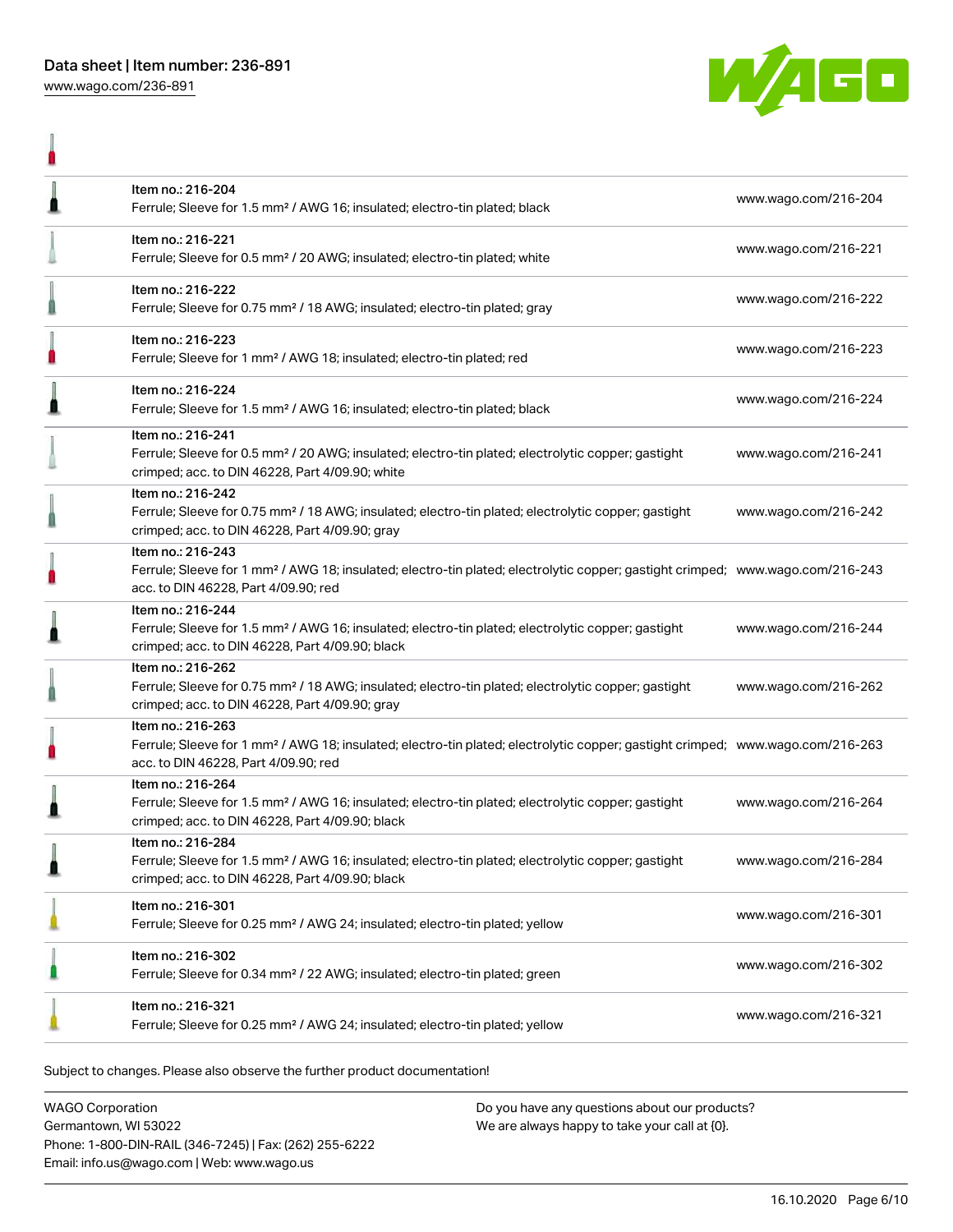Item no.: 216-322

[www.wago.com/236-891](http://www.wago.com/236-891)



Ferrule; Sleeve for 0.34 mm² / 22 AWG; insulated; electro-tin plated; green [www.wago.com/216-322](http://www.wago.com/216-322) Marking accessories Item no.: 210-332/500-202 Marking strips; as a DIN A4 sheet; MARKED; 1-16 (160x); Height of marker strip: 3 mm; Strip length 182 mm; Horizontal marking; Self-adhesive; white [www.wago.com/210-332](http://www.wago.com/210-332/500-202) [/500-202](http://www.wago.com/210-332/500-202) Item no.: 210-332/500-204 Marking strips; as a DIN A4 sheet; MARKED; 17-32 (160x); Height of marker strip: 3 mm; Strip length 182 mm; Horizontal marking; Self-adhesive; white [www.wago.com/210-332](http://www.wago.com/210-332/500-204) [/500-204](http://www.wago.com/210-332/500-204) Item no.: 210-332/500-205 Marking strips; as a DIN A4 sheet; MARKED; 1-32 (80x); Height of marker strip: 3 mm; Strip length 182 mm; Horizontal marking; Self-adhesive; white [www.wago.com/210-332](http://www.wago.com/210-332/500-205) [/500-205](http://www.wago.com/210-332/500-205) Item no.: 210-332/500-206 Marking strips; as a DIN A4 sheet; MARKED; 33-48 (160x); Height of marker strip: 3 mm; Strip length 182 mm; Horizontal marking; Self-adhesive; white [www.wago.com/210-332](http://www.wago.com/210-332/500-206) [/500-206](http://www.wago.com/210-332/500-206) Item no.: 210-332/508-202 Marking strips; as a DIN A4 sheet; MARKED; 1-16 (160x); Height of marker strip: 3 mm; Strip length 182 mm; Horizontal marking; Self-adhesive; white [www.wago.com/210-332](http://www.wago.com/210-332/508-202) [/508-202](http://www.wago.com/210-332/508-202) Item no.: 210-332/508-204 Marking strips; as a DIN A4 sheet; MARKED; 17-32 (160x); Height of marker strip: 3 mm; Strip length 182 mm; Horizontal marking; Self-adhesive; white [www.wago.com/210-332](http://www.wago.com/210-332/508-204) [/508-204](http://www.wago.com/210-332/508-204) Item no.: 210-332/508-205 Marking strips; as a DIN A4 sheet; MARKED; 1-32 (80x); Height of marker strip: 3 mm; Strip length 182 mm; Horizontal marking; Self-adhesive; white [www.wago.com/210-332](http://www.wago.com/210-332/508-205) [/508-205](http://www.wago.com/210-332/508-205) Item no.: 210-332/508-206 Marking strips; as a DIN A4 sheet; MARKED; 33-48 (160x); Height of marker strip: 3 mm; Strip length 182 mm; Horizontal marking; Self-adhesive; white [www.wago.com/210-332](http://www.wago.com/210-332/508-206) [/508-206](http://www.wago.com/210-332/508-206) Item no.: 210-833 Marking strips; on reel; 6 mm wide; plain; Self-adhesive; white [www.wago.com/210-833](http://www.wago.com/210-833)<br>Marking strips; on reel; 6 mm wide; plain; Self-adhesive; white

# Downloads Documentation

#### Additional Information

| Technical explanations | Apr 3, 2019 | pdf    | Download |
|------------------------|-------------|--------|----------|
|                        |             | 3.6 MB |          |

## CAD files

#### PCB Design

Subject to changes. Please also observe the further product documentation!

WAGO Corporation Germantown, WI 53022 Phone: 1-800-DIN-RAIL (346-7245) | Fax: (262) 255-6222 Email: info.us@wago.com | Web: www.wago.us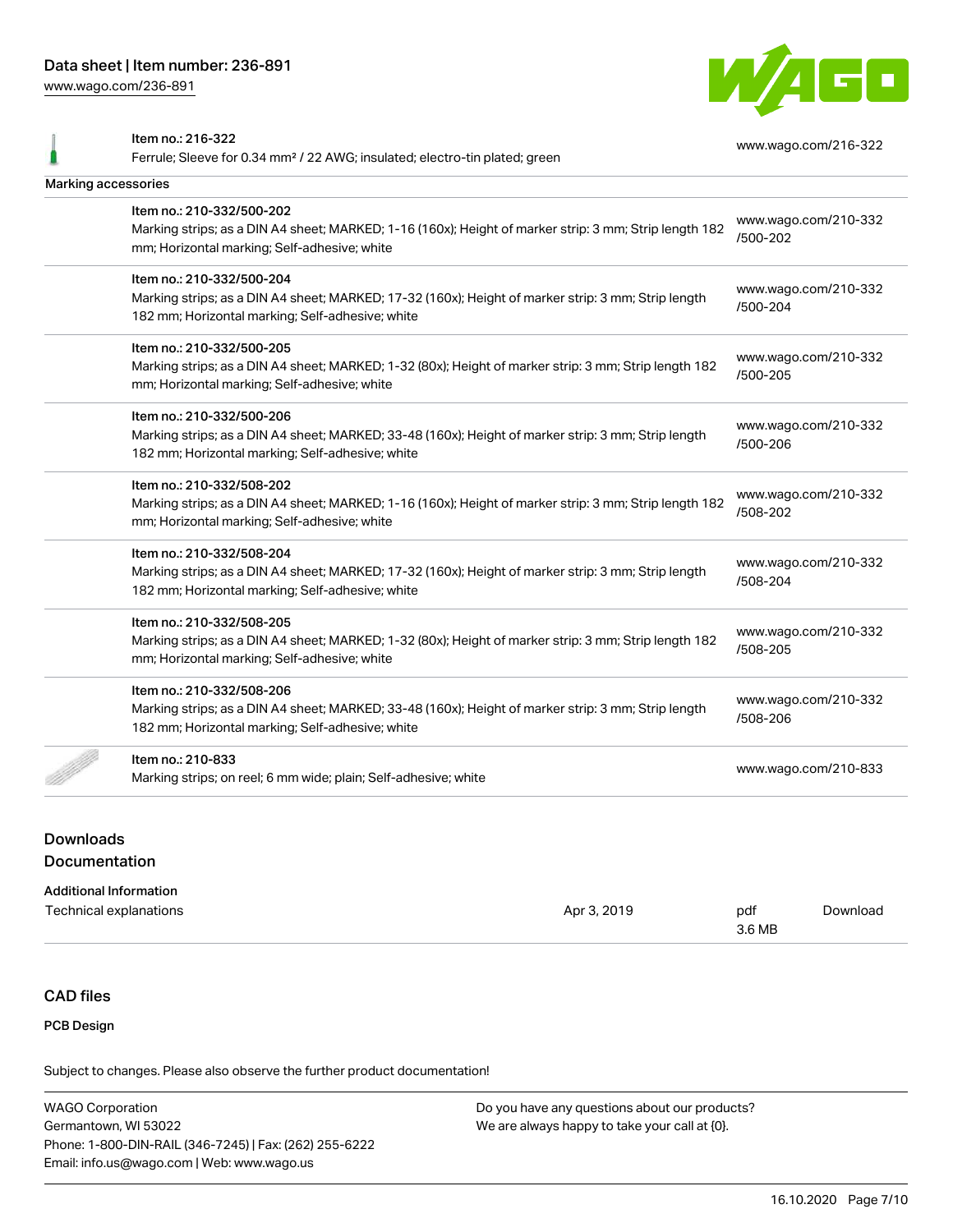URL [Download](https://www.wago.com/us/d/UltraLibrarian_URLS_236-891)

Œ

#### Symbol and Footprint 236-891

CAx data for your PCB design, consisting of "schematic symbols and PCB footprints", allow easy integration of the WAGO component into your development environment.

#### Supported formats:

- П Accel EDA 14 & 15
- $\blacksquare$ Altium 6 to current version
- $\blacksquare$ Cadence Allegro
- $\blacksquare$ **DesignSpark**
- $\blacksquare$ Eagle Libraries
- $\blacksquare$ KiCad
- $\blacksquare$ Mentor Graphics BoardStation
- $\blacksquare$ Mentor Graphics Design Architect
- $\blacksquare$ Mentor Graphics Design Expedition 99 and 2000
- $\blacksquare$ OrCAD 9.X PCB and Capture
- П PADS PowerPCB 3, 3.5, 4.X, and 5.X
- $\blacksquare$ PADS PowerPCB and PowerLogic 3.0
- $\blacksquare$ PCAD 2000, 2001, 2002, 2004, and 2006
- $\blacksquare$ Pulsonix 8.5 or newer
- $\blacksquare$ STL
- $\blacksquare$ 3D STEP
- $\blacksquare$ TARGET 3001!
- $\blacksquare$ View Logic ViewDraw
- Quadcept П
- $\blacksquare$ Zuken CadStar 3 and 4
- $\blacksquare$ Zuken CR-5000 and CR-8000

PCB Component Libraries (EDA), PCB CAD Library Ultra Librarian

#### Installation Notes

Conductor termination

Subject to changes. Please also observe the further product documentation!

WAGO Corporation Germantown, WI 53022 Phone: 1-800-DIN-RAIL (346-7245) | Fax: (262) 255-6222 Email: info.us@wago.com | Web: www.wago.us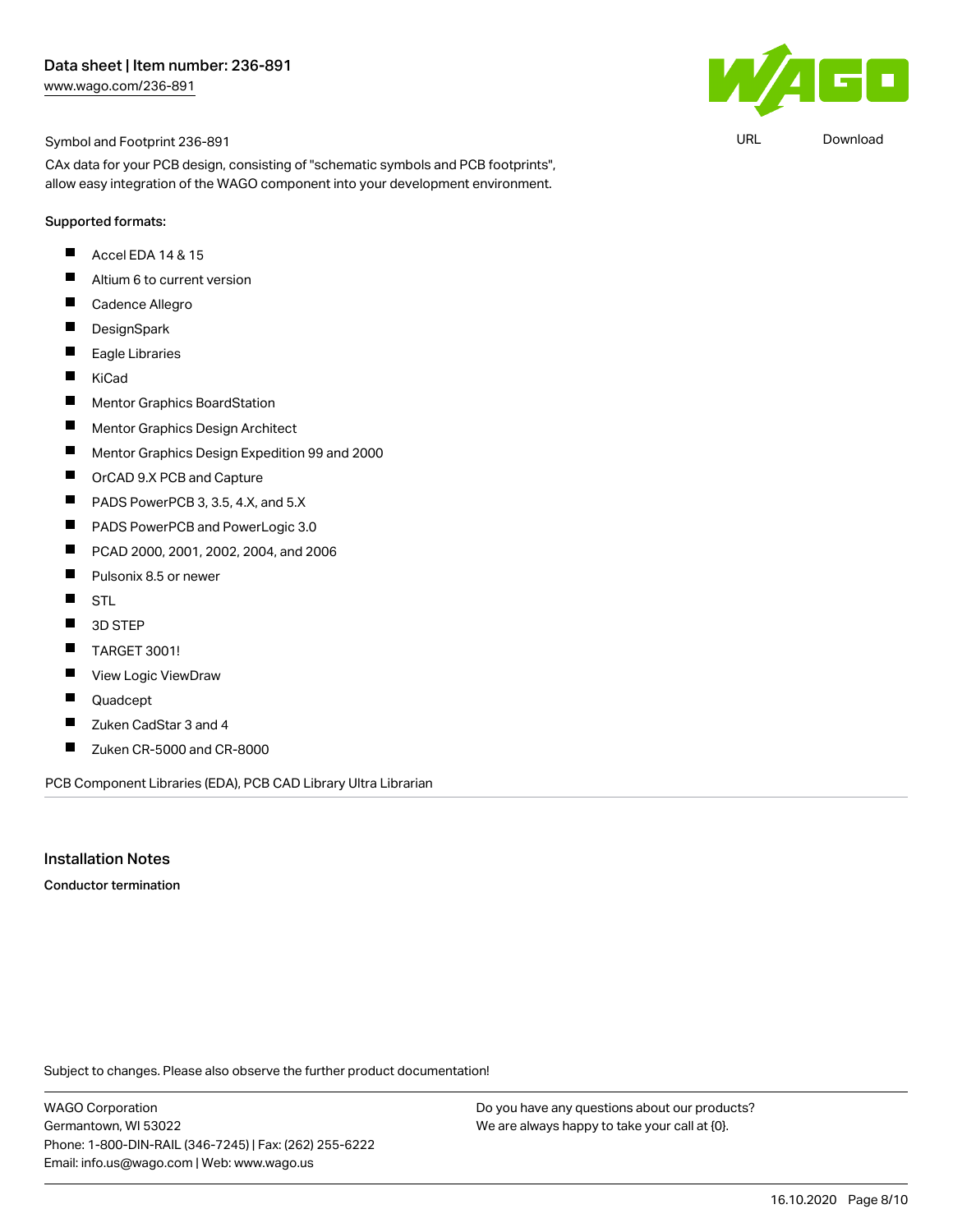## Data sheet | Item number: 236-891 [www.wago.com/236-891](http://www.wago.com/236-891)





Inserting a conductor via 3.5 mm screwdriver.



screwdriver.

Inserting a conductor via 3.5 mm Inserting a conductor via operating tool.

Screwdriver actuation parallel to conductor entry.

Screwdriver actuation perpendicular to conductor entry.



Compared to standard screwdrivers, these operating tools are far more convenient for wiring PCB terminal strips at factory.

Installation

Subject to changes. Please also observe the further product documentation!

WAGO Corporation Germantown, WI 53022 Phone: 1-800-DIN-RAIL (346-7245) | Fax: (262) 255-6222 Email: info.us@wago.com | Web: www.wago.us